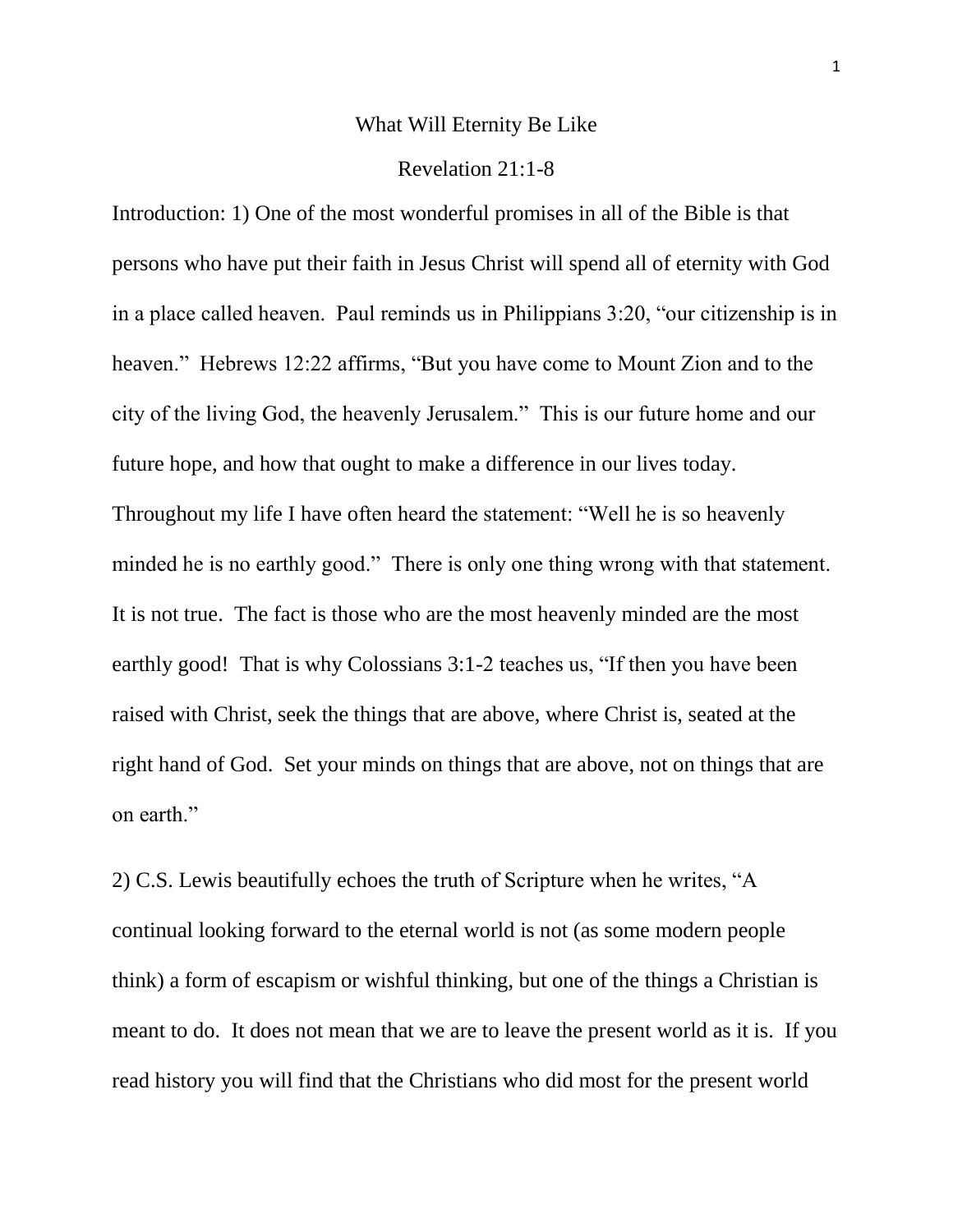were just those who thought most of the next. The Apostles themselves, who set on foot the conversion of the Roman Empire, the great men who built up the Middle Ages, the English Evangelicals who abolished the Slave Trade, all left their mark on Earth, precisely because their minds were occupied with Heaven. It is since Christians have largely ceased to think of the other world that they have become so ineffective in this. Aim at Heaven and you will get earth "thrown in:" aim at earth and you will get neither." (*Mere Christianity*, p. 134).

3) Revelation 21-22 brings us to the end of the Apocalypse and to the end of the Bible. It is a fitting conclusion to the historical drama of redemption that began in Genesis 1-3. In fact it is interesting to compare the beginning of Genesis with the end of Revelation. Parallels and differences are too important to ignore.

| <b>Genesis</b>                    | <b>Revelation</b>                        |
|-----------------------------------|------------------------------------------|
| 1) Heaven and earth created, 1:1  | 1) New heavens and earth recreated, 21:1 |
| 2) Sun created, $1:16$            | 2) No need of sun, $21:23$               |
| 3) The night established, 1:5     | $3)$ No night there, 22:5                |
| 4) The seas created, $1:10$       | 4) No more seas, $21:1$                  |
| 5) The curse announced, $3:14-17$ | 5) No more curse, $22:3$                 |
| 6) Death enters history, 3:19     | 6) Death exits history, 21:4             |
| 7) Man driven from paradise, 3:24 | 7) Man restored to paradise, 22:14       |
| 8) Sorrow and pain begin, 3:17    | 8) Sorrow, tears, and pain end, 21:4     |
| 9) The devil appears, 3:1         | 9) The devil disappears, $20:10$         |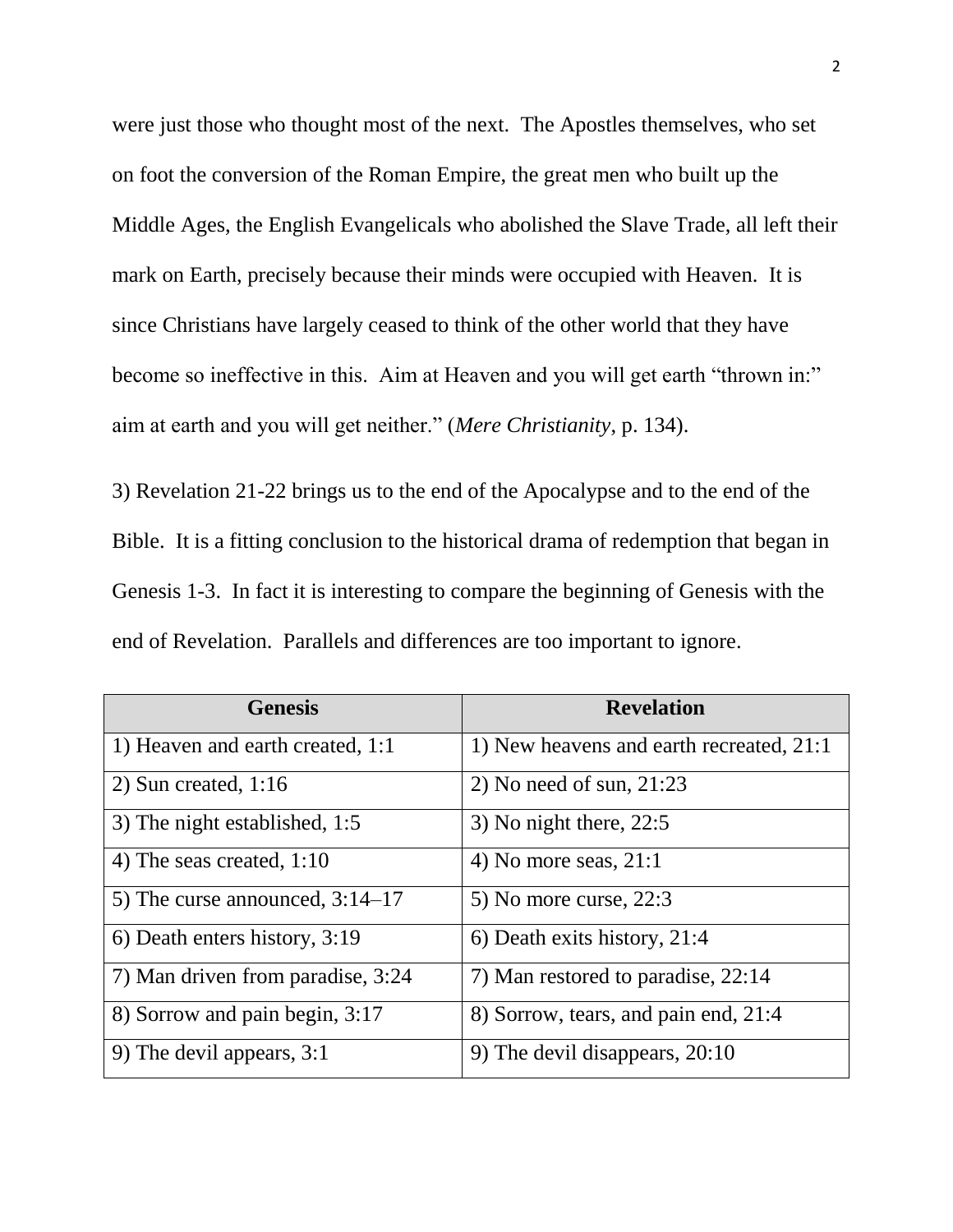Indeed, one of the most wonderful things about the Bible is that in its first two chapters the devil is not there and in its last two chapters the devil is not there. Examine Genesis 1 and 2 and you will find no mention of the ancient serpent. Examine Revelation 21 and 22 and you will likewise find no mention of Satan. He is not there. He is in the Lake of Fire (20:10), where he will be imprisoned for all eternity.

4) These final two chapters unfold clearly in a 3-fold division: 1) 21:1-8; 2) 21:9- 22:5; and 3) 22:6-21. They logically and theologically follow the second coming  $(19:11-21)$ , the millennium  $(20:1-6)$ , the final rebellion  $(20:7-10)$  and the great white throne judgment (20:11-15). The eternal destiny of the redeemed is so radically different than the eternal destiny of the lost. Only new and wonderful things are in the future for those who love God and trust in His Son. A new day is coming! As the song says, "when we all get to heaven, what a day of rejoicing that will be!" What, then, is in store for those who live under the reign of this king? What will eternity be like?

## I. We will enjoy a new heaven and a new earth 21:1-2

 1) John sees "a new heaven and a new earth." Why? Because "the first heaven and the first earth had passed away." Duvall notes, "This final "and I saw" passage (cf. 19:11, 17, 19; 20:1, 4, 11, 12; 21:1) serves as the "high point of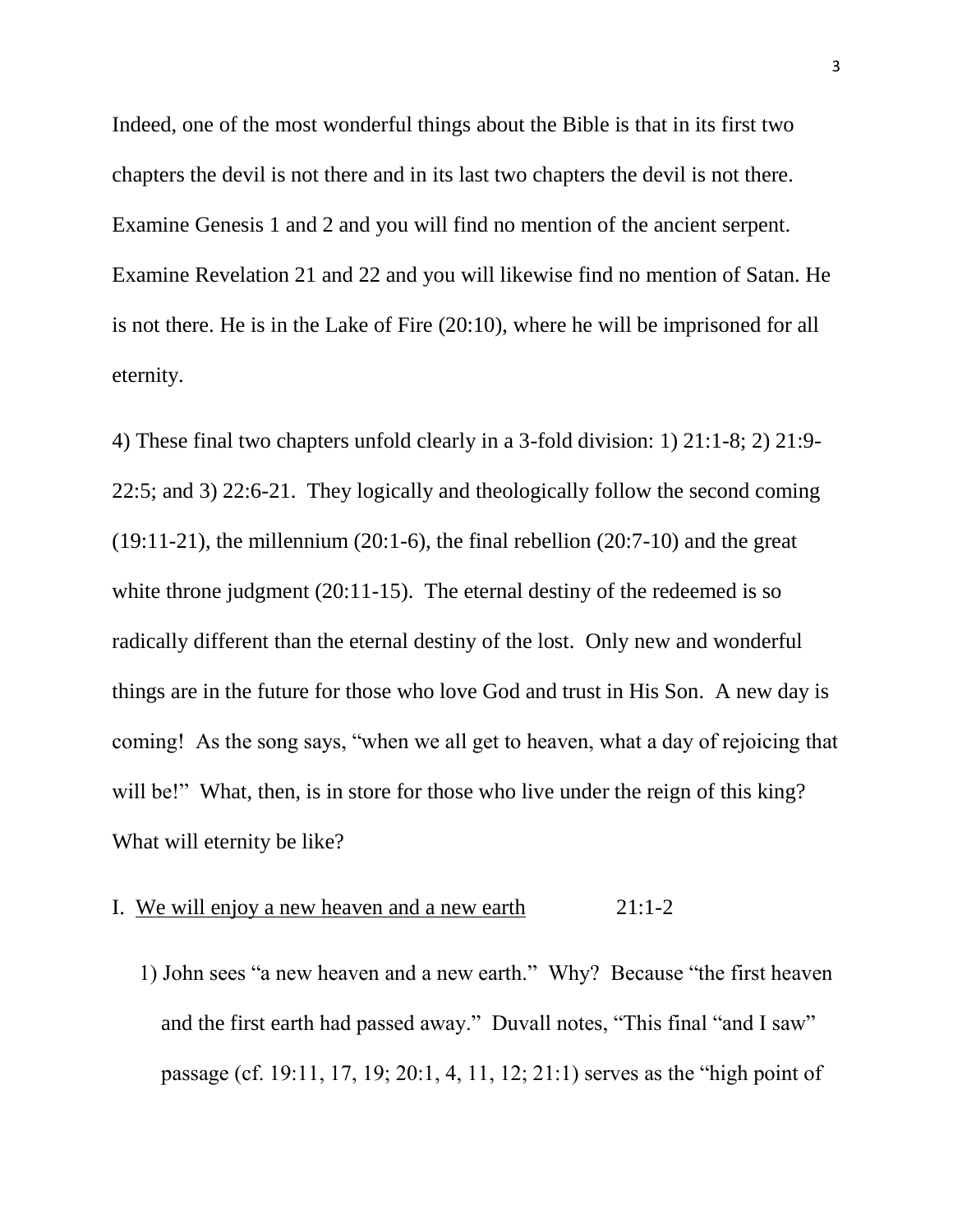the whole letter"" (280). John draws on the language of Isaiah 65:17 and 66:22. Heaven is mentioned more than 500 times in the Bible and right at 50 times in Revelation (MacArthur, vol. 2, 262). We should note that there are three heavens mentioned in the Bible (cf. 2 Cor. 12:2-4). They are: 1) the earth's atmosphere where the clouds are and the birds fly; 2) the stellar heavens where the planets, sun and stars reside; and 3) the unique dwelling place of God where good angels and saints will live forever and ever. That heaven has not yet been created, and no one is there right now. Believers who die do immediately go to be with the Lord (2 Cor. 5:8), but that is an intermediate place of blessing, not our final heavenly home. Revelation 21- 22 describes our eternal abode, the  $3<sup>rd</sup>$  heaven. John also says there is no sea. Greg Beale notes there are five uses of the "sea" in the Apocalypse. They are: "1) the origin of cosmic evil (especially in light of the OT background; so 4:6, 12:18; 13:1; 15:2), 2) the unbelieving, rebellious nations who cause tribulation for God's people (12:18; 13:1; Isa. 57:20; cf. Rev. 17:2, 6), 3) the place of the dead (20:13), 4) the primary location of the world's idolatrous trade activity (18:10-19), 5) a literal body of water, sometimes mentioned together with "the earth,"…in which the sea as a part of the old creation represents the totality of it (5:13; 7:1-3; 8:8-9; 10:2, 5-6, 8; 14:7; 16:3 [?])." (1042).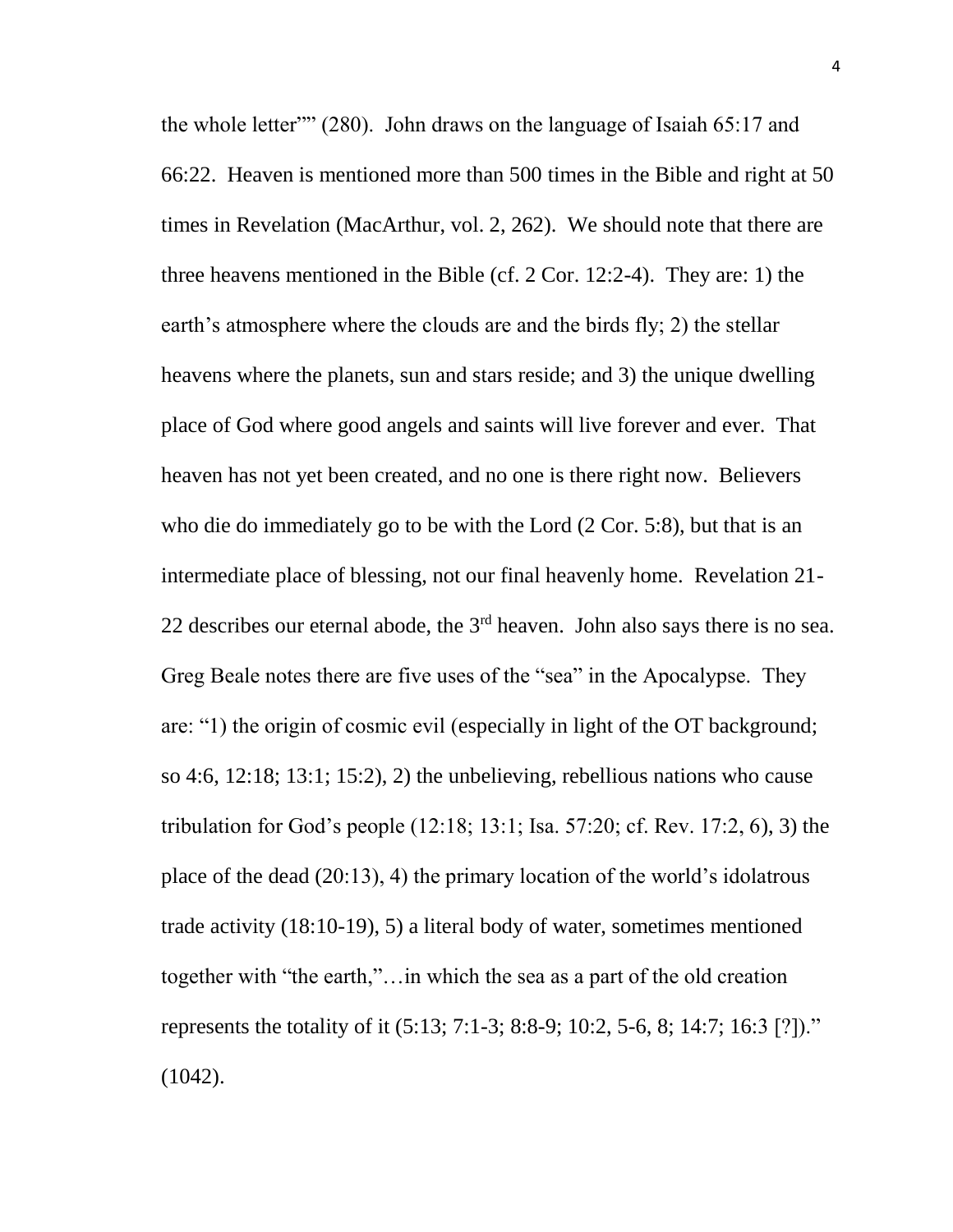He believes all five are probably in view here though I am not sure about #5. As beautiful bodies of water were a part of God's original creation, I believe they will also be a part of the new creation.

- 2) Verse two sees the descent of "the holy city, new Jerusalem." She is pure, spotless and without blemish in character. She comes down as a wonderful gift of grace. And she is "prepared as a bride adorned for her husband," the Lamb, the Lord Jesus. She will be described in greater detail in 21:9-22:5. It is important to note that she is both a place and a people. God's people, as Scripture reveals, have long awaited this day and moment (Gal. 4:26; Heb. 11:8-10; 12:22; 13:14).
- 3) Now, we should address an important question about the new creation. Will God renovate the old creation as Romans 8:19-22 seems to teach or will He completely recreate a new creation as 2 Peter 3:10-13 appears to affirm? This is not an easy question to answer. Might it be that there is something of a transformation of the old order through the destruction of the old order? I think we are on good ground to affirm some type of continuity between the old order and the new order though the new will be radically better and superior. Perhaps the judgment of 2 Peter 3 is one of cleansing rather than total destruction (Osborne, f.n. 4, 730). What we can say for certain is, "There will be a whole new reality, a new kind of existence in which all the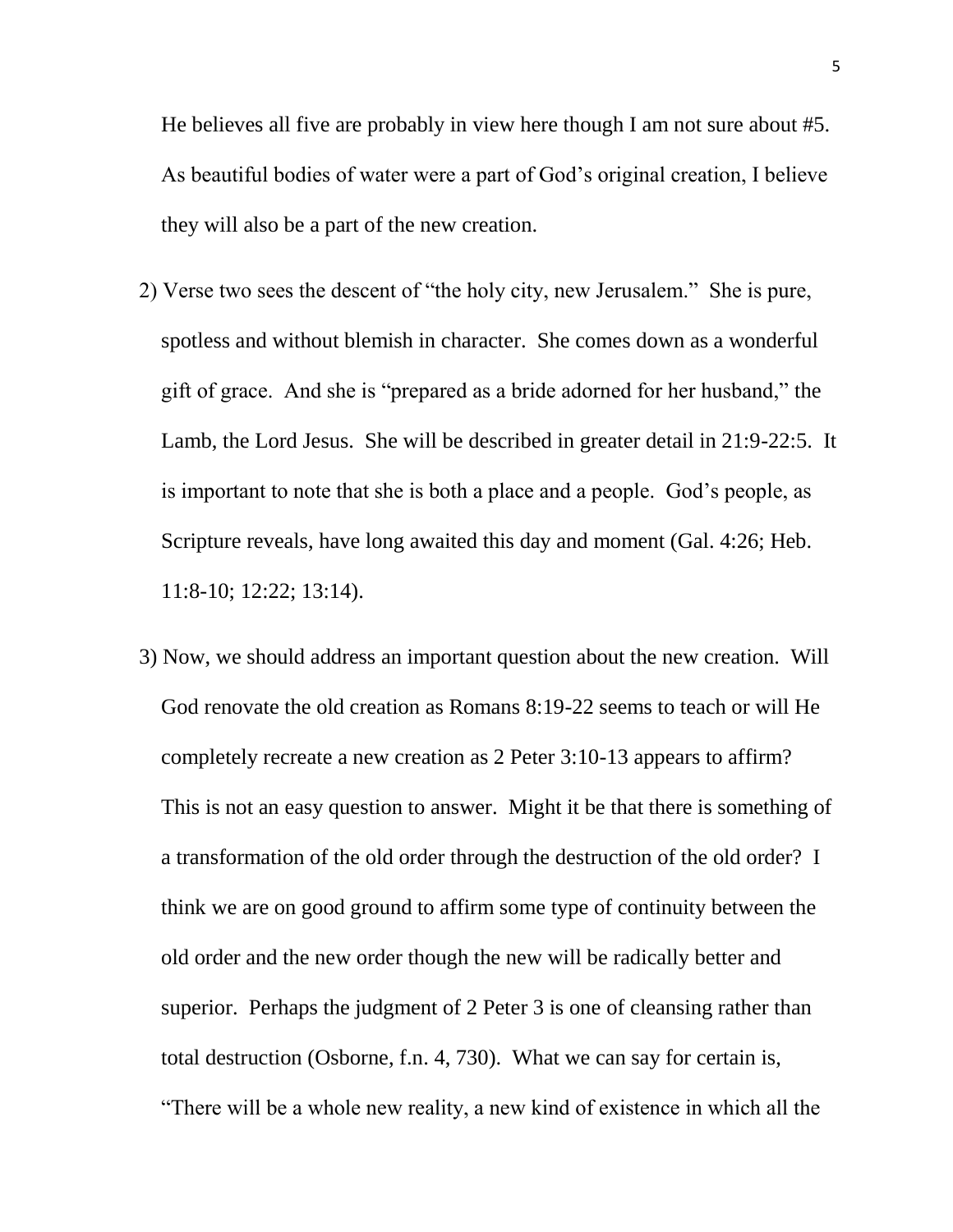negatives of the "first" (Gen. 1) world will be removed, all the discoloration by sin will be gone" (Osborne, 730).

### II. We will live in intimate and personal communion with our God 21:3

- This is one of the most wonderful promises in the Bible. In a real sense this is what the Bible has been pointing toward throughout its 66 books. Again, John hears "a loud voice" something we hear 20 plus times in Revelation. This voice comes with divine authority and power for it comes from God's throne. The announcement? God's dwelling place or tabernacle is with man! God will permanently and forever pitch His tent (cf. John 1:14) among His redeemed people. His "shekinah glory" will make its home in and among His peoples ("peoples" is preferred here). Heaven will be a kingdom diversity home for all the *ethnes*. It will be wonderfully multicultural and multiethnic. There will be no segregated subdivisions in the New Jerusalem!
- God's tabernacle is His people. He tabernacles among His peoples. "They will be His peoples (see Levt. 26:11-13)." And the great promise of this verse gets only better, "God himself will be with them as their God." God himself is emphatic. Our great God will be with us, in our midst, as our God. As Mounce beautifully puts it, "It is with the redeemed peoples of all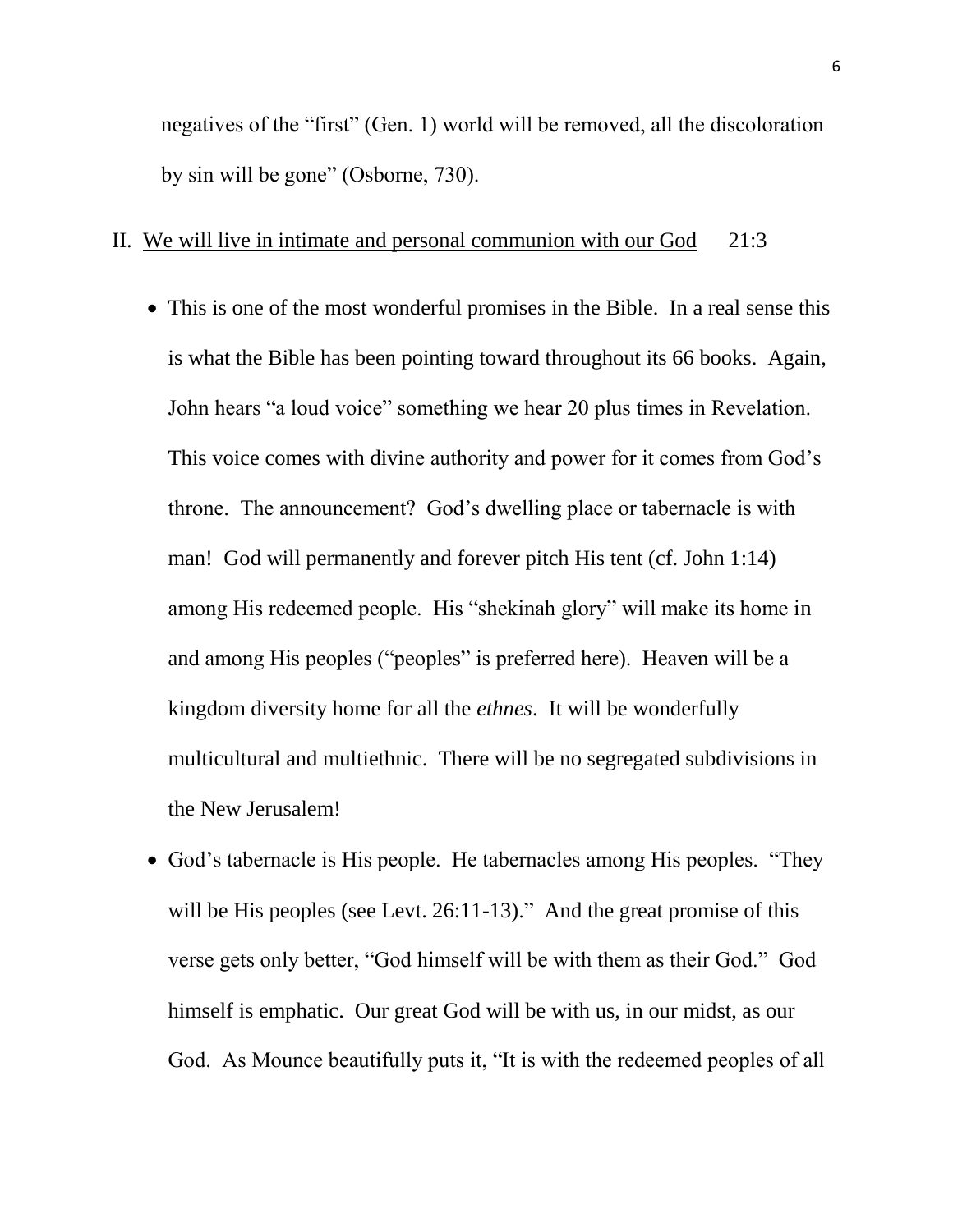races and nationalities that God will dwell in glory." (383). Matthew 5:8 says, "Blessed are the pure in heart for they shall see God." That great promise is now fulfilled. It becomes reality in the fullest measure. Often I am asked, "In heaven, will we see God?" Revelation 21:3 says absolutely! Revelation 22:4 seals the deal!

#### III. We will no longer experience the horrible effects of sin 21:4

- I have often referred to this verse as one of the most precious in all of Scripture, and with good reason. I almost always read it at funeral services because it is filled with so much hope and assurance. This sinful, fallen world has left so many people beaten and broken. The pain it inflicts often overwhelms us, almost crushing us. This verse promises us that in eternity all that causes pain and sorrow will forever be taken away!
- Verse four identifies five things that will be absent in eternity: 1) tears, 2) death, 3) mourning, 4) crying and 5) pain. Wiped out forever are the horrible consequences and effects of sin! Revelation 7:17 previously promised, "For the Lamb in the midst of the throne will be their shepherd, and he will guide them to springs of living water, and God will wipe away every tear from their eyes." And hear also the words of Isaiah 25:8-9, "He will swallow up death forever; and the Lord God will wipe away tears from all faces, and the reproach of his people he will take away from all the earth,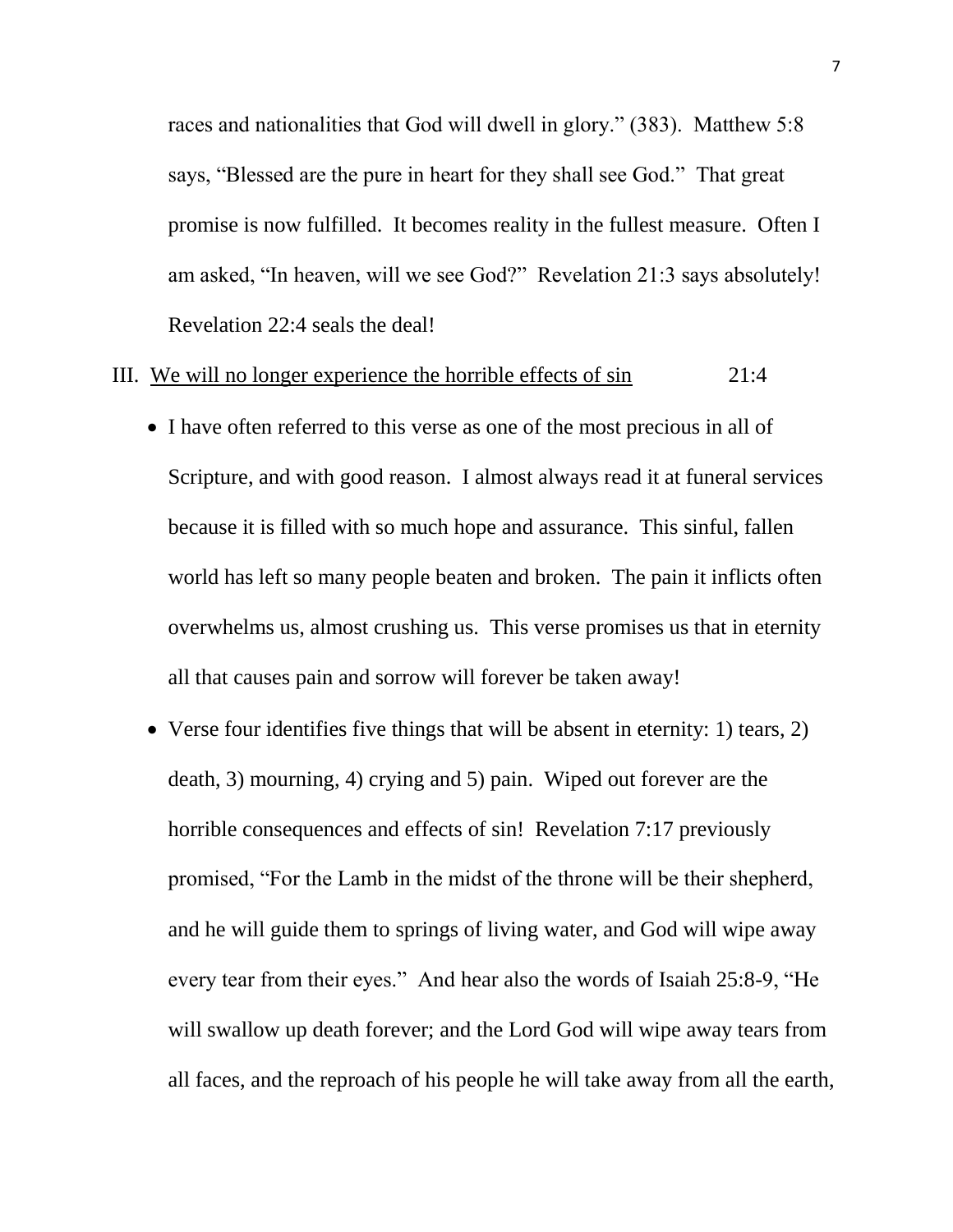for the Lord has spoken. It will be said on that day, "Behold, this is our God; we have waited for him, that he might save us. This is the Lord; we have waited for him; let us be glad and rejoice in his salvation."" Scott Duvall says, "Like a compassionate parent caring for a suffering child, God will wipe away our tears" (282). Adrian Rogers adds, "Death is only a comma to a Christian – not a period!" Yes, in eternity, all the former things associated with the fallen world "has passed away" and they are never coming back.

# IV. We will rest in the sure promises of God 21:5-6

 The one "seated on the throne" speaks again (v. 3) and once more His words bless, comfort, excite and bring joy to His peoples. "Behold" signals a special announcement is about to follow. The declaration: "I am making all things new." The promises of verse four are just an inkling of all that I am going to do for my people, my bride. A quick survey of chapters 21-22 identifies at least 12 sure promises we can rest in:

- 1. God makes a new heaven, earth, and Jerusalem. Rev. 21:1-2
- 2. Chaos and disorder are no more. 21:1
- 3. God will live with His people personally. 21:3; 22:4
- 4. The effects of sin are eradicated and done away with. 21:4, 8, 27; 22:3
- 5. All the legitimate desires of our heart will be satisfied. 21:6
- 6. Our inheritance of heavenly blessings will be plentiful and permanent. 21:7
- 7. The splendor of the New Jerusalem will be magnificent. 21:9-21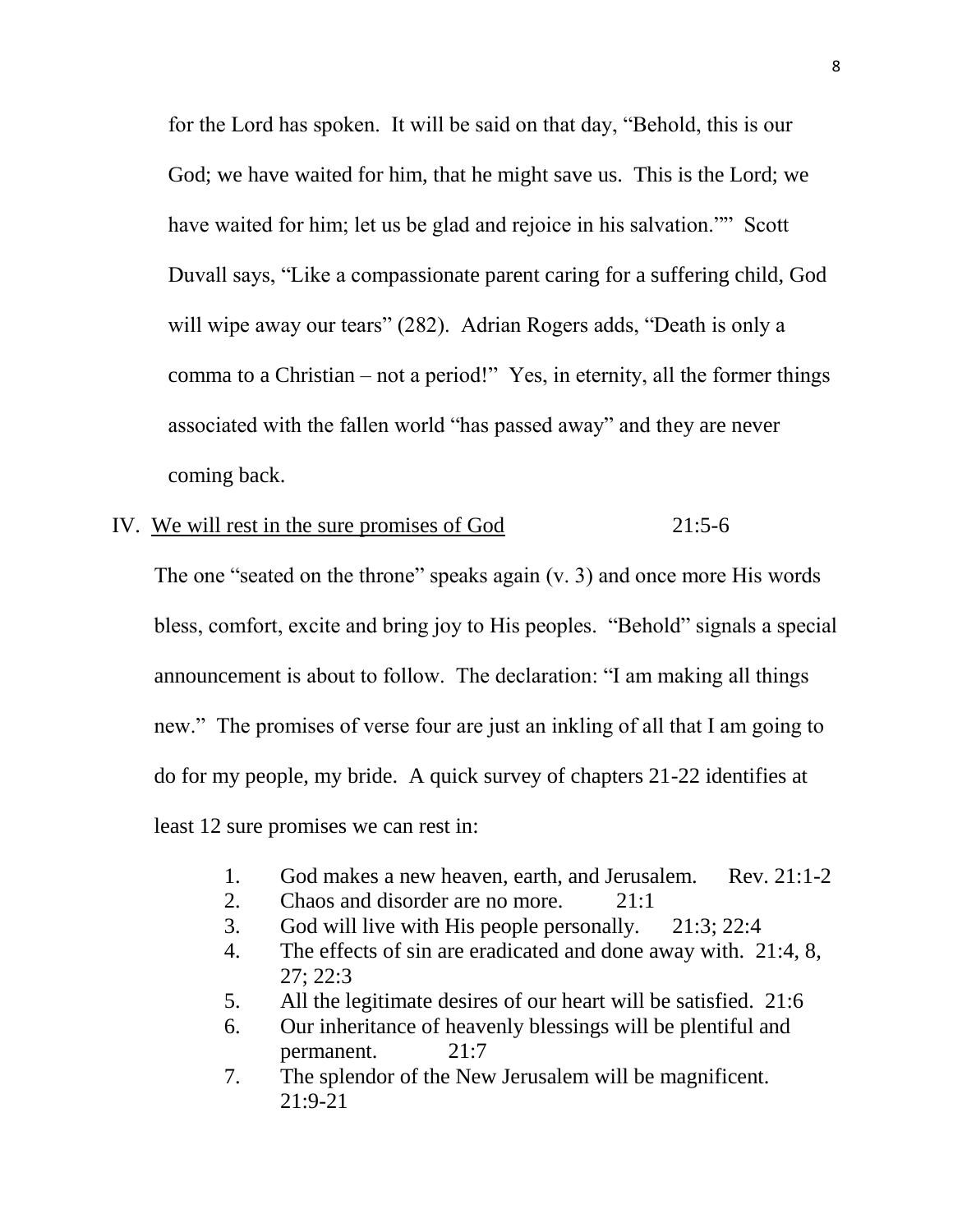- 8. The glory of God will permeate our dwelling place. 21:22-23
- 9. Nations will be guided by God. 21:24, 26
- 10. Protections and peace are perfectly present. 21:25; 22:4-5
- 11. Productivity will be incredible. 22:1-2
- 12. Perpetual, perfect service will be our calling. 22:3

These promises are not conditional, potentially true or tentative. John is told, "Write this down, for these words are trustworthy and true" (cf. 19:9; 22:6). Just as the Living Word is "Faithful and True" (19:11) so the written word is "trustworthy and true."

- The new creation has come. The Word of God is trustworthy and true. Verse six affirms, "It is done." It is finished. It is complete. And, who can say this? The sovereign God and ruler of the universe who declares Himself to be "the Alpha and Omega, the beginning and the end." (cf. 1:8, 17; 22:13; also Isa. 44:6; 48:12). He is the A & Z. He is the Lord over both ends of history and all that is in between. David Platt says, "He had the first word in history, and He will have the last word in history" (Sermon, 10-28-12).
- Because He is Himself eternal life, He can give eternal life to others. This is what He has done for all who have trusted in His Son (John 3:16) and that is what is intended by the beautiful image of the "the spring of the water of life without payment." In John 7:37-38 The Bible says, "On the last day of the feast, the great day, Jesus stood up and cried out, "If anyone thirsts, let him come to me and drink. Whoever believes in me, as the Scripture has said,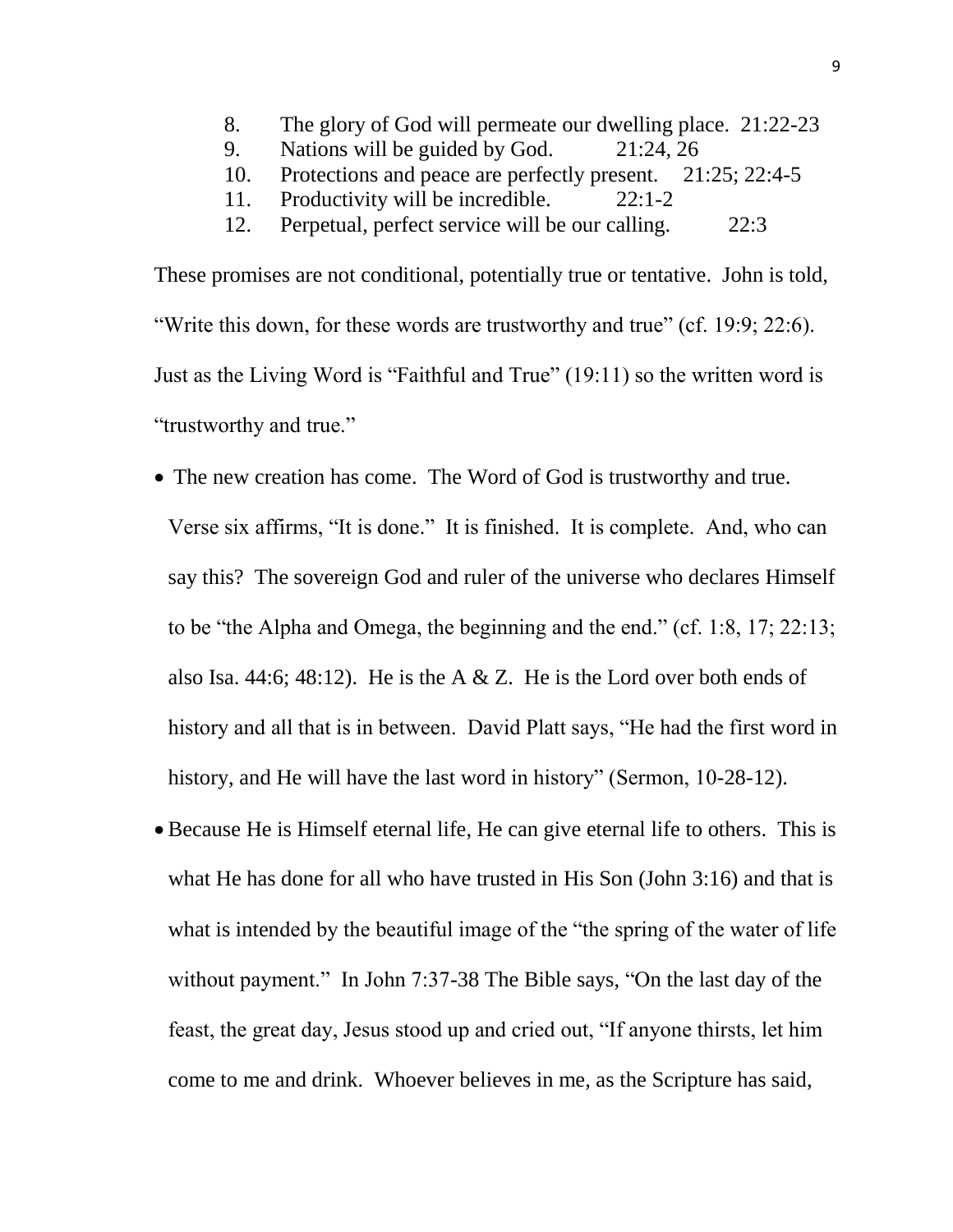'Out of his heart will flow rivers of living water.'" If you are thirsty come to Christ and be satisfied. It will cost you nothing. Jesus has already paid it all. Satisfied forever and it cost you not a thing! What an incredible picture of God's amazing grace. Charles Spurgeon said, "What does a thirsty man do to get rid of his thirst? He drinks. Perhaps there is no better representation of faith in all the Word of God than that…So, dear Soul, whatever your state may be, you can surely receive Christ, for He comes to you like a cup of cold water!" ("Good News For Thirsty Souls," #1549).

V. We will live as God's adopted children with no fear of the second death 21:7-8

 This introduction to the New Creation of eternity concludes with a word of blessing in verse seven and a word of warning in verse eight. The blessing is for the overcomers who trust in Christ. The warning is for sinners who are headed to the lake of fire without Christ. The one who conquers or overcomes is a popular theme in the writings of John. In 1 John 5:4-5 he writes, "For everyone who has been born of God overcomes the world. And this is the victory that has overcome the world – our faith. Who is it that overcomes the world except the one who believes that Jesus is the Son of God?" And, in the letters to the seven churches in Revelation 2-3 our Lord makes a promise to "the conquerors" in each church:

1) Ephesus  $\rightarrow$  2:7  $\rightarrow$  the tree of life.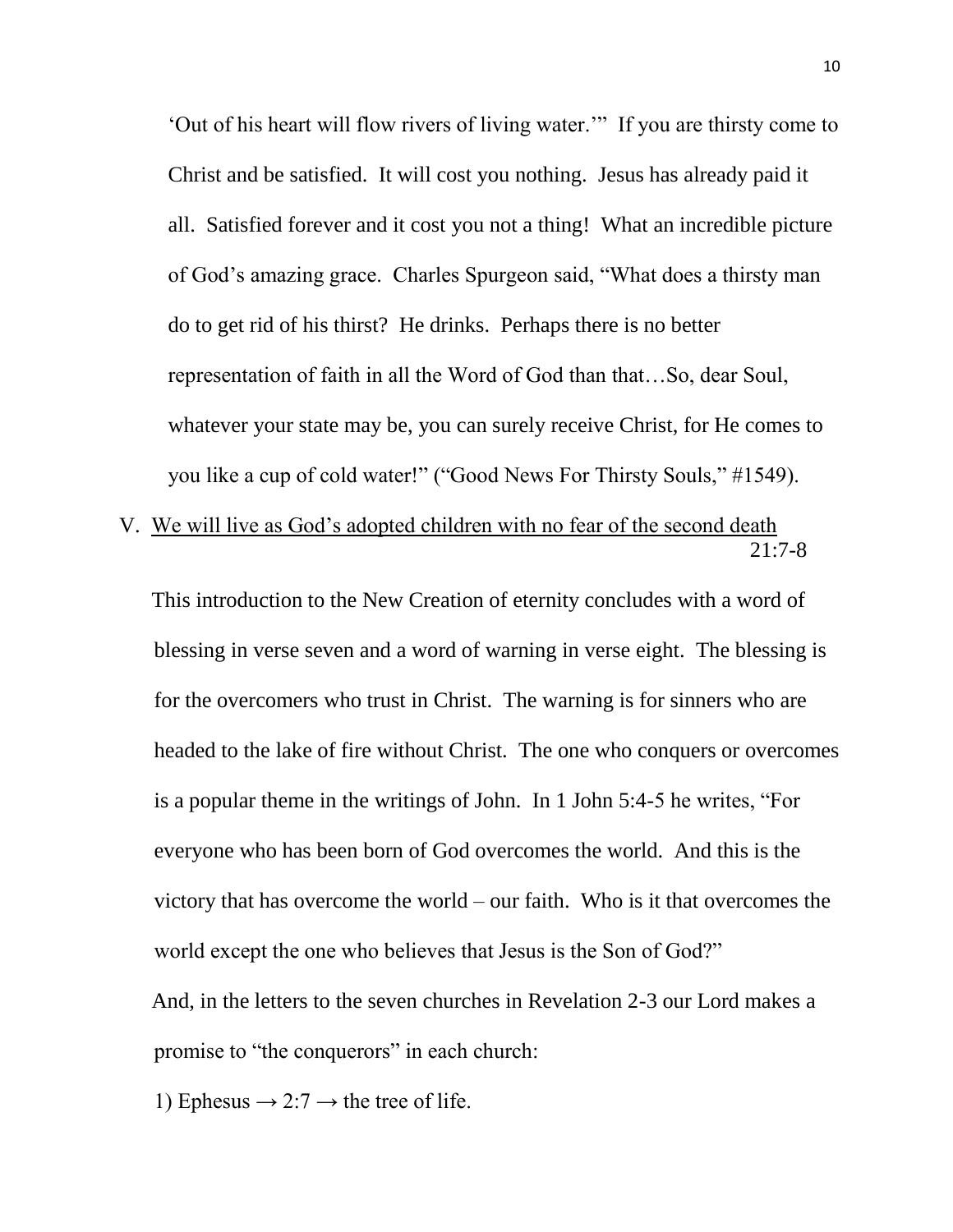- 2) Smyrna  $\rightarrow$  2:11  $\rightarrow$  you will not be hurt by the second death.
- 3) Pergamum  $\rightarrow$  2:17  $\rightarrow$  you will be given hidden manna, a white stone and a new name.
- 4) Thyatira  $\rightarrow$  2:26-27  $\rightarrow$  I will give you authority over the nations and the morning star.
- 5) Sardis  $\rightarrow$  3:5  $\rightarrow$  clothed in white garments, your name never blotted out of the book of life and I (Christ) will confess you before my Father and before His angels.
- 6) Philadelphia  $\rightarrow$  3:12  $\rightarrow$  I will make you a pillar in the temple of my God, I will write on you the name of my God, and the name of the New Jerusalem, and my own new name.

7) Laodicea  $\rightarrow$  3:21  $\rightarrow$  you will sit with me on my throne.

To those incredible promises our Lord has added the promise of eternal life via the springs of water in verse six. Now he adds the promise of a gracious heritage: "I will be his God and he will be my son" (my child). Throughout all of eternity we will be the adopted children of a perfect heavenly Father (cf. Rom. 8:14-17; Gal. 4:4-7). Patterson notes, "While God has but one ontological Son…he has many children by adoption (Rom. 8:15, 23; Gal. 4:5). And the children who by faith has been adopted into the family of God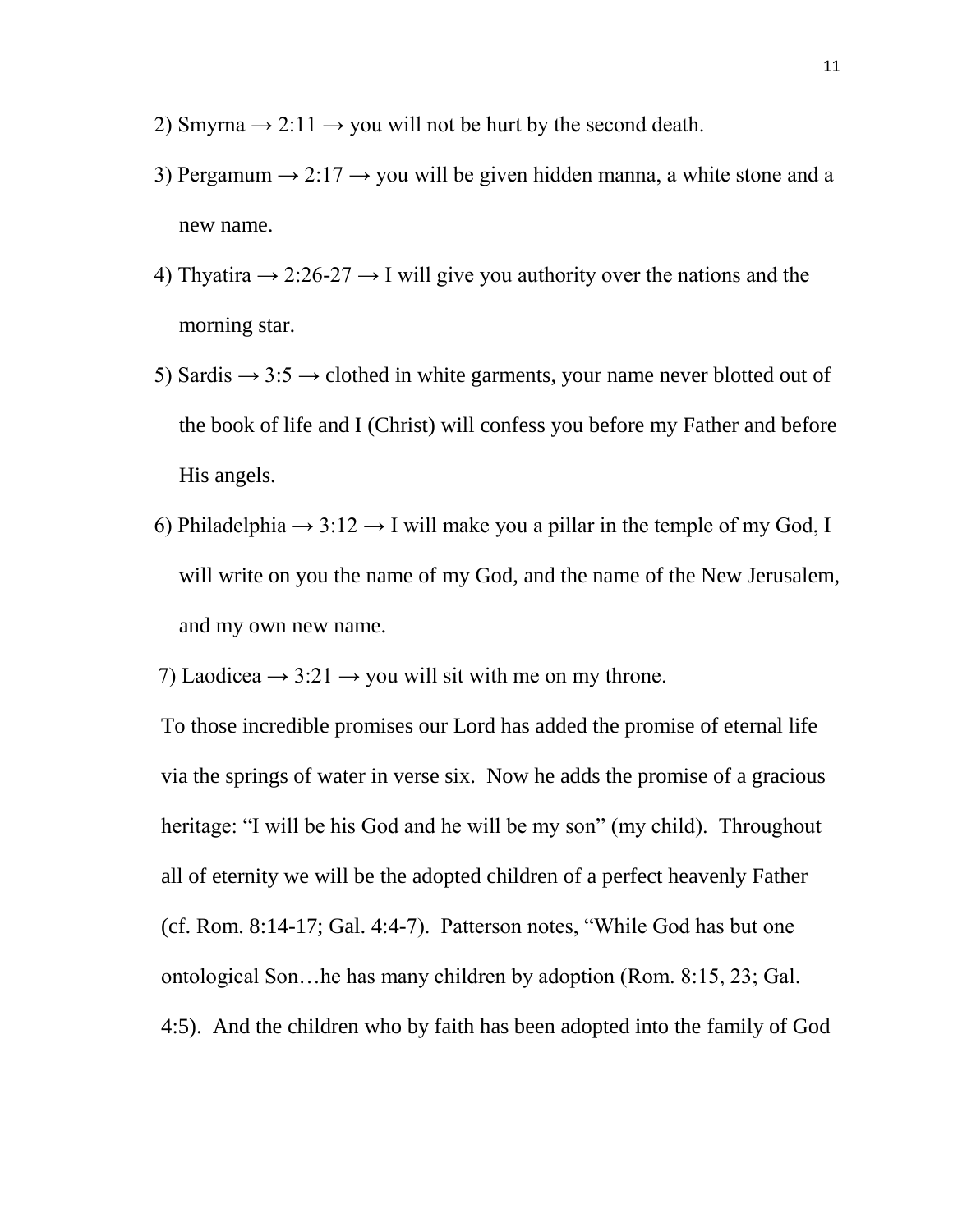are just as much the heirs and joint heirs as the supernatural Son of God" (366).

 Tragically, this is not the destiny of those who never trust in Christ for salvation. An irreversible judgment and justice is all that they can expect. God provides a selective, not exhaustive, list of persons who will not be in heaven in verse 8. Eight specific sins are noted that characterize the lives of those who will spend eternity separated from God in the Lake of Fire, who experience the second death. The "cowardly" are individuals who, because of fear, will not confess Christ openly when confronted with persecution (see Heb. 10:38-39). The "faithless" or "unbelieving" are those who deny Christ by their conduct and speech. The "abominable" or "detestable" are those polluted by gross acts of idolatry. "Murderers" are malicious, savage killers (especially those who kill the Tribulation saints). "Sexually immoral" are those who lived sexual lifestyles contrary to God's plan and purpose. "Sorcerers" are those who mix drugs with the practices of spirit worship, witchcraft, and magic. "Idolaters" are worshipers of idols and images (this practice will be prevalent when the world bows to the Antichrist's image). "All liars" are those who habitually deceive others. None of these people will have access to the New Jerusalem. They will spend eternity "in the lake that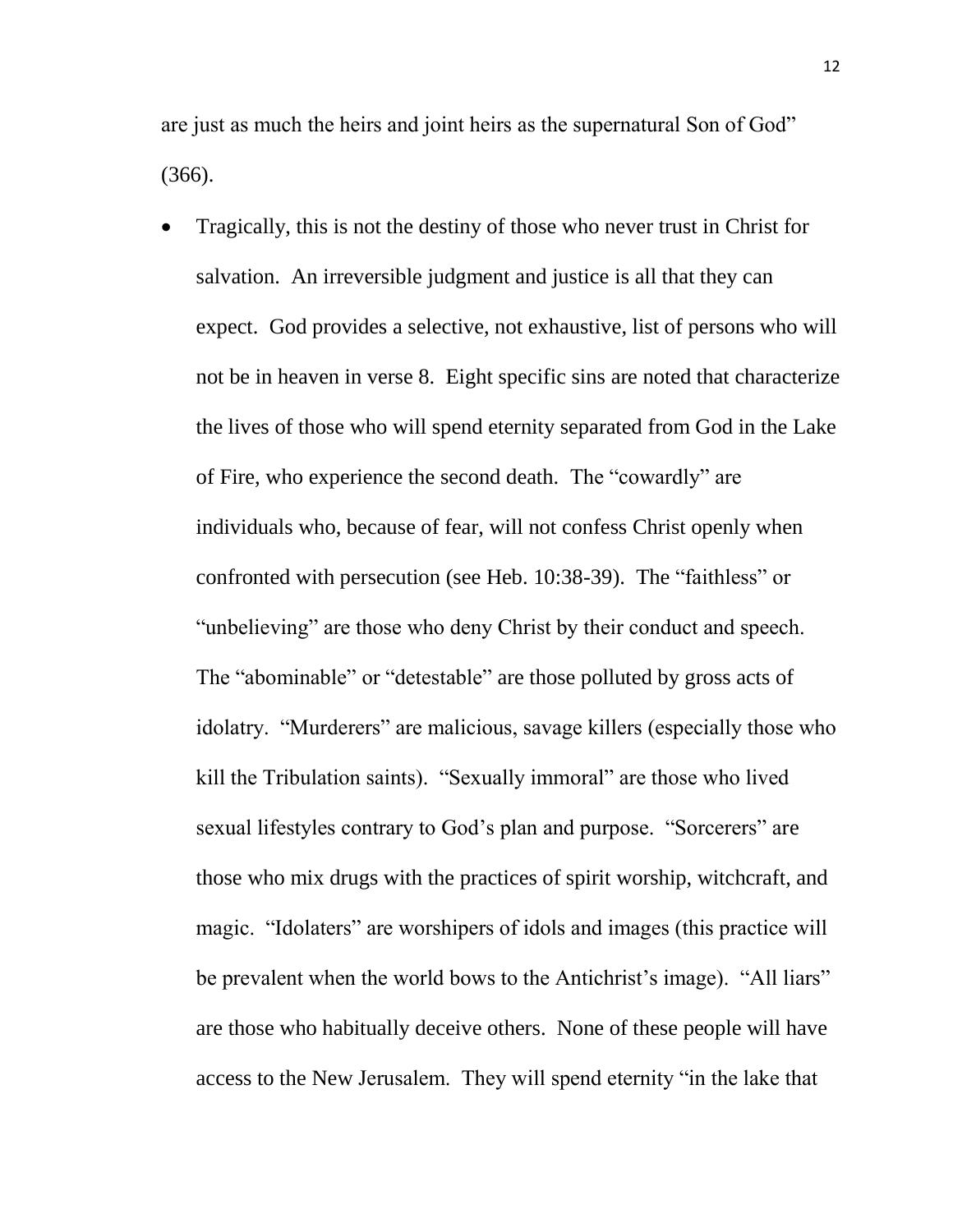burns with fire and sulfur which is the second death." (Keener, 489-90, provides a helpful treatment of these eight vices).

Conclusion: So many wonderful things can be said about eternity one hardly knows where to start and end. Chuck Swindoll is helpful and interestingly, uses negation to highlight 12 things that will not be present in eternity, things we will not miss! His list:

1) No more sea – because chaos and calamity will be eradicated (21:1).

2) No more tears – because hurtful memories will be replaced (21:4).

3) No more death – because mortality will be swallowed up by life (21:4).

4) No more mourning – because sorrow will be completely comforted (21:4).

5) No more crying – because the sounds of weeping will be soothed (21:4).

6) No more pain – because all human suffering will be cured (21:4).

7) No more thirst – because God will graciously quench all desires (21:6).

8) No more wickedness – because all evil will be banished (21:8, 27).

9) No more temple – because the Father and Son are personally present (21:22).

10) No more night – because God's glory will give eternal light (21:23-25; 22:5).

11) No more closed gates – because God's doors will always be open (21:25).

12) No more curse – because Christ's blood has forever lifted that curse (22:3).

- Swindoll, p. 273